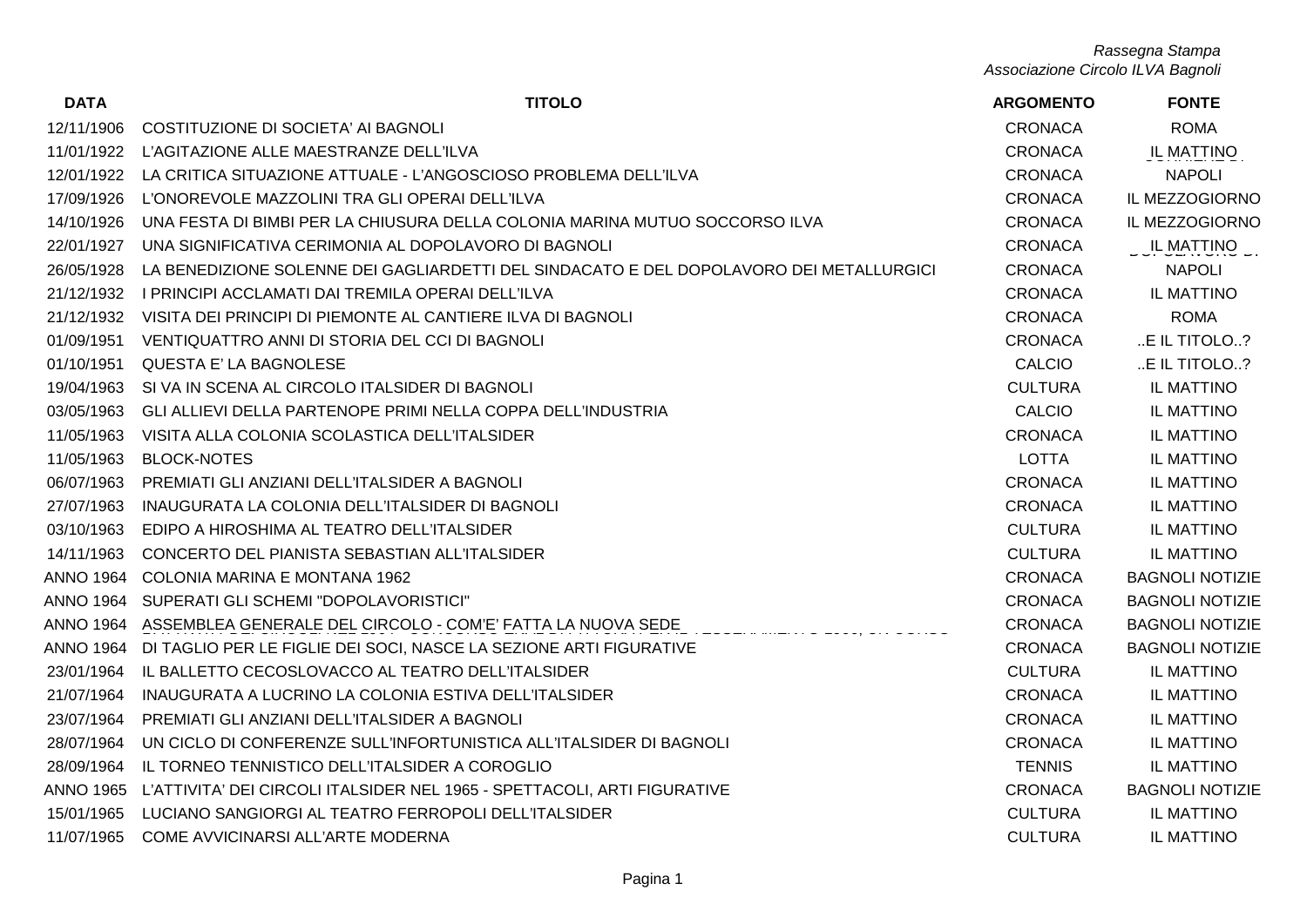| <b>DATA</b>      | <b>TITOLO</b>                                                  | <b>ARGOMENTO</b>   | <b>FONTE</b>           |
|------------------|----------------------------------------------------------------|--------------------|------------------------|
| 17/09/1965       | CERIMONIA DI CHIUSURA DELLA COLONIA ITALSIDER                  | <b>CRONACA</b>     | <b>IL MATTINO</b>      |
| 29/10/1965       | <b>CIRCOLO ITALSIDER</b>                                       | <b>CULTURA</b>     | UNITA'                 |
| 31/10/1965       | CONFERENZA DI COMPAGNA SUL LIBRO DI GALASSO                    | <b>CULTURA</b>     | <b>IL MATTINO</b>      |
| 17/11/1965       | DOCU8MENTARIO SU MICHELANGELO STASERA ALL'ITALSIDER            | <b>CULTURA</b>     | IL MATTINO             |
| 23/03/1966       | MOSTRA FOTOGRAFICA AL CIRCOLO ITALSIDER                        | <b>CULTURA</b>     | IL MATTINO             |
| 23/05/1966       | <u>IL TROFEO DEL LAVORATORE AI LIBERISTI DELL'ITALSIDER</u>    | <b>CULTURA</b>     | <b>IL MATTINO</b>      |
| <b>ANNO 1966</b> | SI E' CONCLUSO IL TORNE CALCISTICO INTERSEZIONALE              | <b>CALCIO</b>      | <b>BAGNOLI NOTIZIE</b> |
| 14/07/1967       | RAPPRESENTAZIONE TEATRALE AL CIRCOLO ITALSIDER                 | <b>TEATRO</b>      | <b>IL MATTINO</b>      |
| 02/12/1967       | TREMILA STUDENTI NAPOLETANI PRESENTI AL CONCORSO FILATELICO    | <b>FILATELIA</b>   | IL MATTINO             |
| 05/03/1968       | NEL 1967 UN SALTO DI QUALITA' PER LA POLITICA MERIDIONALISTICA | <b>CRONACA</b>     | IL MATTINO             |
| 16/02/1969       | COSTITUITO A NAPOLI IL CI.CA.SUB.                              | <b>CRONACA</b>     | <b>IL MATTINO</b>      |
| 24/09/1969       | FILM CECOSLOVACCHI PROIETTATI AL CIRCOLO ITALSIDER DI BAGNOLI  | <b>CULTURA</b>     | IL MATTINO             |
| 25/05/1970       | GLI EQUIPAGGI NAPOLETANI IN EVIDENZA AL LAGO PATRIA            | <b>CANOTTAGGIO</b> | <b>IL MATTINO</b>      |
| $ago-70$         | INTERVISTA COL PRESIDENTE DEL CIRCOLO ITALSIDER DI BAGNOLI     | <b>CRONACA</b>     | <b>BAGNOLI NOTIZIE</b> |
| $ago-70$         | TAVOLA ROTONDA SULLA DROGA E I PERICOLI CHE NE DERIVANO        | <b>CRONACA</b>     | <b>BAGNOLI NOTIZIE</b> |
| set-70           | UNA SETTIMANA DELLO SPORT SI E' SVOLTA A BAGNOLI               | <b>SPORT VARI</b>  | <b>BAGNOLI NOTIZIE</b> |
| 21/11/1970       | <b>DROGA E SOCIETA'</b>                                        | <b>CRONACA</b>     | IL MATTINO             |
| dic-99           | UNA MEMORIA DI FERRO                                           | <b>CULTURALE</b>   | <b>CUORE</b>           |
| 07/12/1999       | CORTO LEONE, VINCE IL SEMAFORO                                 | <b>CULTURALE</b>   | <b>NAPOLI</b>          |
| 07/12/1999       | IL "CORTO" IN VETRINA                                          | <b>CULTURALE</b>   | ROMA                   |
| 07/12/1999       | FESTIVAL "CORTO" A BAGNOLI                                     | <b>CULTURALE</b>   | <b>NAPOLI</b>          |
| 07/12/1999       | IL "SEMAFORO" DELLE STRADE DI NAPOLI                           | <b>CULTURALE</b>   | VERITA'                |
| 20/12/1999       | AL POSILLIPO LA COPPA NISIDA                                   | <b>CANOTTAGGIO</b> | <b>IL MATTINO</b>      |
| 20/12/1999       | ABBAGNALE SUPER NEL "CARDONE"                                  | <b>CANOTTAGGIO</b> | <b>ROMA</b>            |
| 20/12/1999       | <b>CORTO LEONE</b>                                             | <b>CULTURALE</b>   | IL MATTINO             |
| 17/04/2000       | <b>GRANDE SUCCESSO PER VIVICITTA'</b>                          | SPORTIVA           | <b>ROMA</b>            |
| giu-00           | BAGNOLI IL MEDIANO CHE SOGNAVA LA FABBRICA                     | <b>CULTURALE</b>   | <b>MEZZOGIORNO</b>     |
| 02/06/2000       | "FUSIONI & CONFUSIONI"                                         | <b>CULTURALE</b>   | <b>ROMA</b>            |
| 02/06/2000       | BAGNOLI, EX ILVA: LA CLASSE OPERAIA VA IN DISCOTECA            | <b>CULTURALE</b>   | <b>MEZZOGIORNO</b>     |
| 23/01/2001       | ITALSIDER L'AMARCORD CRITICO DELLA SINISTRA                    | <b>CULTURALE</b>   | <b>MEZZOGIORNO</b>     |
| 28/04/2001       | ASSOLUTI REGIONALI: E' LA NIPPON CLUB A TRIONFARE              | <b>LOTTA</b>       | <b>ROMA</b>            |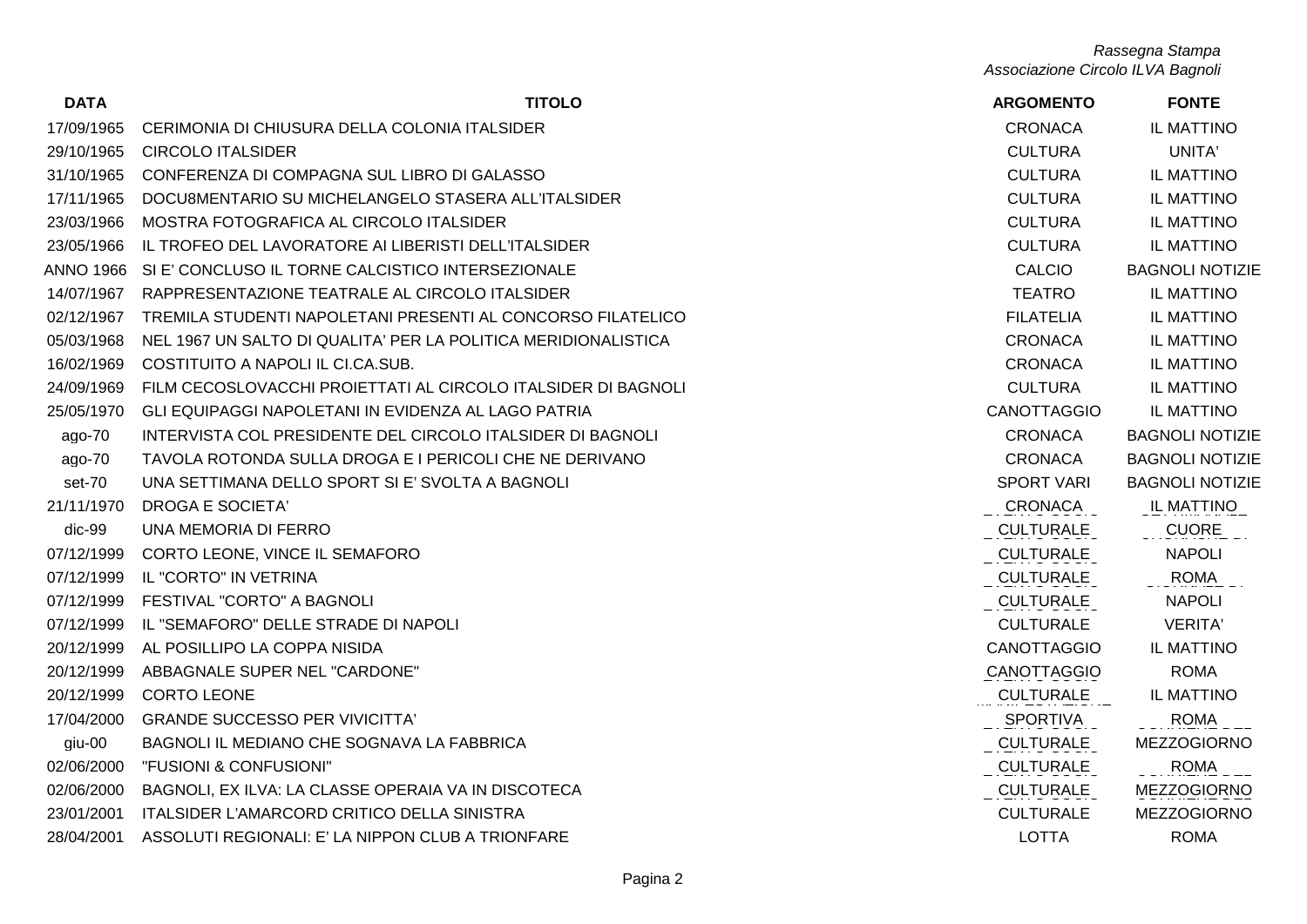| <b>DATA</b> | <b>TITOLO</b>                                                                      | <b>ARGOMENTO</b>     | <b>FONTE</b>         |
|-------------|------------------------------------------------------------------------------------|----------------------|----------------------|
| 06/05/2001  | ORO PER MIANO PETTA PER LIUZZI SOLO ARGENTO                                        | <b>LOTTA</b>         | IL MATTINO           |
| nov-01      | <b>GIORNATA DELLA FILATELIA 2001</b>                                               | FILATELIA            | IL QUARTIERE         |
| 24/11/2001  | IL PRESIDENTE UMILI A NAPOLI PER FESTEGGIARE IL CENTENARIO                         | <b>FISICA</b>        | <b>ROMA</b>          |
| 01/12/2001  | FESTEGGIATI I 100 ANNI DELLA FEDERAZIONE PESI                                      | <b>FISICA</b>        | <b>CONINOTIZIE</b>   |
| 27/02/2002  | MASTER AL CIRCOLO ILVA, TORNANO IN ACQUA I FRATELLI ABBAGNALE                      | CANOTTAGGIO          | <b>ROMA</b>          |
| 03/03/2002  | A RISCHIO GLI ARCHIVI STORICI DI BAGNOLI PUNTANO ALLE FOTO E AGLI ANTICHI PROGETTI | <b>CRONACA</b>       | <b>LA REPUBBLICA</b> |
| 09/03/2002  | BAGNOLI PREMIA I VETERANI DELLA REGATA MASTER OVER 30                              | <b>CANOTTAGGIO</b>   | <b>ROMA</b>          |
| 14/03/2002  | CIRCOLO ILVA, UN ANNO DI SUCCESSI                                                  | <b>LOTTA</b>         | <b>MEZZOGIORNO</b>   |
| 17/03/2002  | AL LAGO PATRIA RITORNANO LE SFIDE DEI GRANDI CAMPIONI                              | <b>CANOTTAGGIO</b>   | <b>NAPOLI</b>        |
| 18/03/2002  | LAGO PATRIA RIAPRE TRA 1000 SPERANZE SPETTACOLO NELLE GARE REGIONALI               | CANOTTAGGIO          | <b>ROMA</b>          |
| 19/03/2002  | CANOTTAGGIO: LE PRIME GARE AL LAGO PATRIA                                          | CANOTTAGGIO          | IL MATTINO           |
| 29/03/2002  | CARTE DI FERRO PER SALVARE L'ARCHIVIO DELL'ILVA                                    | <b>CULTURALE</b>     | <b>MEZZOGIORNO</b>   |
| $apr-02$    | TRICOLORI LOTTA U17 - IL SINDACO BATTEZZA II C.S. ILVA BAGNOLI                     | <b>LOTTA</b>         | <b>NAPOLI</b>        |
| 12/04/2002  | SCHIAVONE-MARINO-BULGARELLI INCREDIBILE TRIONFO FEMMINILE                          | <b>CANOTTAGGIO</b>   | <b>ROMA</b>          |
| 09/05/2002  | A MANTOVA E' TRIONFO ROSSOVERDE                                                    | KAYAK                | <b>ROMA</b>          |
| 12/05/2002  | IL CIRCOLO ILVA LA CULTURA POST INDUSTRIALE                                        | <b>CRONACA</b>       | IL QUARTIERE         |
| 20/05/2002  | DE VITA PROTAGONISTA A LAGO PATRIA                                                 | <b>CANOTTAGGIO</b>   | ROMA                 |
| 22/05/2002  | SOLO LA SFORTUNA METTE A TAPPETO RENAE                                             | <b>LOTTA</b>         | <b>NAPOLI</b>        |
|             | 04/07/2002 SPORT E SOLIDARIETA' PER I RAGAZZI DISABILI                             | <b>LOTTA</b>         | <b>NAPOLI</b>        |
| 31/07/2002  | DE VITA : "QUESTO TITOLO LO DEDICO A MIO PADRE"                                    | <b>CANOTTAGGIO</b>   | <b>ROMA</b>          |
| 08/08/2002  | LE MEDAGLIE DI ALFREDO DI LAURO                                                    | <b>CANOTTAGGIO</b>   | ORDINE DEL           |
| 13/09/2002  | ALLA FESTA DELLA STRADA, BAGNOLI LOTTA CONTINUA PER CELEBRARE VARRIALE             | <b>LOTTA</b>         | <b>NAPOLI</b>        |
| 27/09/2002  | A BAGNOLI PIEDIGROTTA DELLO SPORT                                                  | <b>SPORTIVA</b>      | <b>NAPOLI</b>        |
| 21/10/2002  | L'ILVA BAGNOLI DOMINA A PALERMO                                                    | <b>CANOTTAGGIO</b>   | <b>ROMA</b>          |
| nov-02      | CAMPIONATO ITALIANO DI FILATELIA CADETTI                                           | <b>FILATELIA</b>     | <b>COLLEZIONISTA</b> |
| 26/11/2002  | RICCO BOTTINO DI CAMPANIA 2000                                                     | <b>LOTTA</b>         | ROMA                 |
| 14/12/2002  | <b>GRAN FINALE PER LA "COPPA NISIDA"</b>                                           | CANOTTAGGIO          | <b>NAPOLI</b>        |
| 15/12/2002  | COPPA NISIDA EDIZIONE 2002, IN 140 ALLA PARTENZA                                   | CANOTTAGGIO          | LA VERITA'           |
| 18/12/2002  | "COPPA NISIDA", CHE FESTA                                                          | CANOTTAGGIO          | <b>ROMA</b>          |
| 18/12/2002  | CANOTTAGGIO, IL CIRCOLO ILVA BAGNOLI SI AGGIUDICA PER LA 3° VOLTA LA COPPA NISIDA  | CANOTTAGGIO          | LA VERITA'           |
| 01/03/2003  | LO SPORT DIVENTA LAVORO, A BAGNOLI SI TORNA TRA I BANCHI                           | <b>PROFESSIONALE</b> | IL MATTINO           |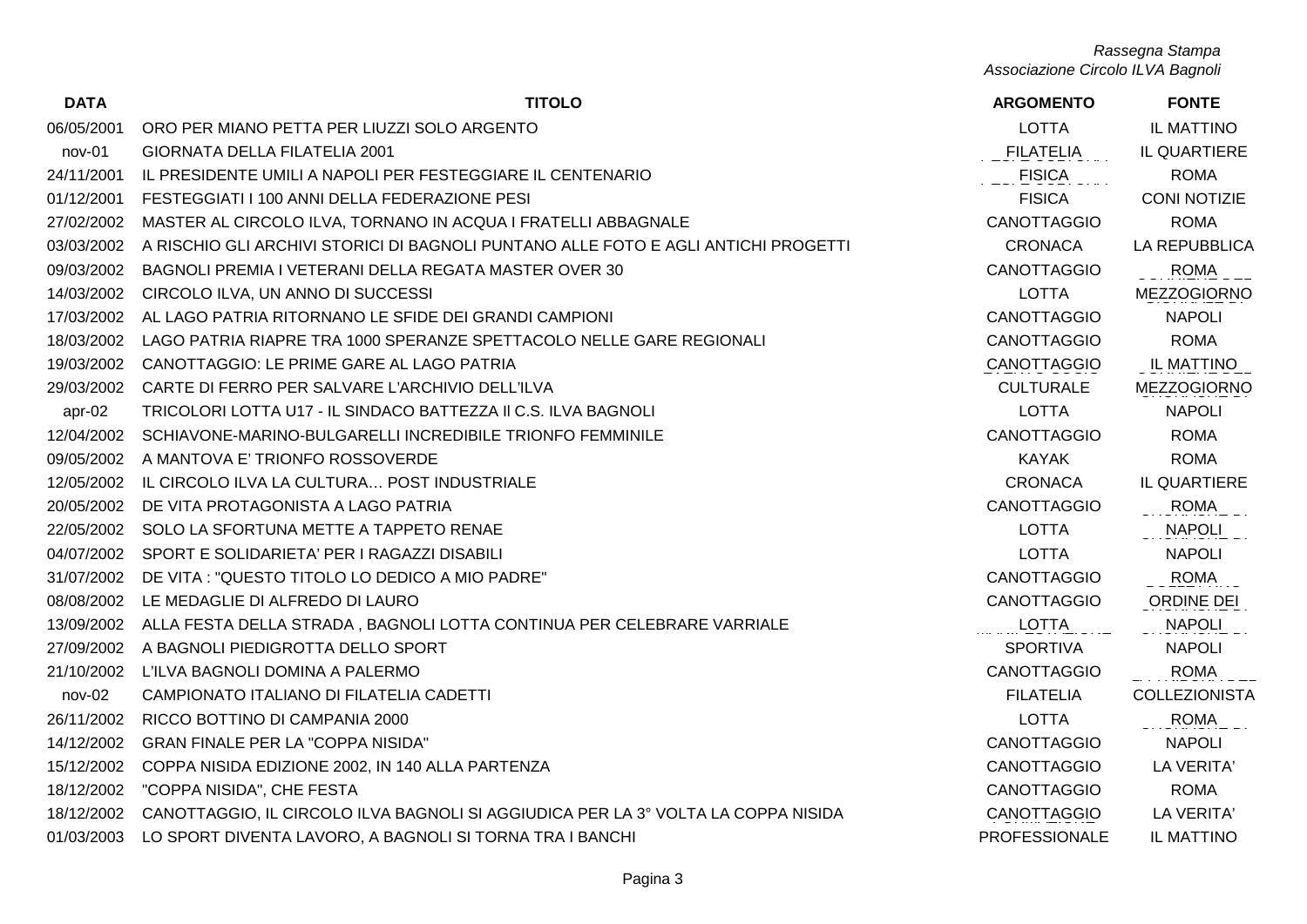| <b>DATA</b> | <b>TITOLO</b>                                                                | <b>ARGOMENTO</b>   | <b>FONTE</b>      |
|-------------|------------------------------------------------------------------------------|--------------------|-------------------|
| 14/03/2003  | ILVA DOVE SI ALLENANO I CANOTTIERI D'ACCIAIO                                 | <b>CANOTTAGGIO</b> | LA VERITA'        |
| 19/03/2003  | ALL'ILVA E' SPUNTATA UNA MAGNOLIA                                            | <b>LOTTA</b>       | <b>METROPOLI</b>  |
| 19/03/2003  | MAGNOLIA, SEI CAMPIONE D'ITALIA!                                             | <b>LOTTA</b>       | <b>METROPOLI</b>  |
| 19/03/2003  | ALL'ILVA E' SBOCCIATA UNA MAGNOLIA                                           | <b>LOTTA</b>       | <b>METROPOLI</b>  |
| 23/03/2003  | MAGNOLIA, CAMPIONE D'ITALIA JUNIORES                                         | LOTTA              | <b>NAPOLI</b>     |
| 25/03/2003  | VIAGGIO DA BALNEOLIS A BAGNOLIFUTURA                                         | <b>CULTURALE</b>   | <b>IL MATTINO</b> |
| 26/03/2003  | MEDAGLIA D'ORO PER FASUGBA E MAGNOLIA AGLI ITALIANI JUNIORES                 | <b>LOTTA</b>       | <b>ROMA</b>       |
| 11/06/2003  | MAGNOLIA, L'ORGOGLIO DI BAGNOLI                                              | LOTTA              | METROPOLI         |
| 12/06/2003  | MAGNOLIA CONVOCATO IN NAZIONALE                                              | LOTTA              | <b>NAPOLI</b>     |
| 26/06/2003  | DA BALNEOLIS A BAGNOLIFUTURA                                                 | <b>CULTURALE</b>   | IL MATTINO        |
| 04/07/2003  | LOTTA: MAGNOLIA 3° AL G.P. DI FRANCIA                                        | <b>LOTTA</b>       | SPORT STADIO      |
| 18/07/2003  | BRILLANO I COLORI DELL'ILVA BAGNOLI - FESTIVAL DEI GIOVANI                   | <b>CANOTTAGGIO</b> | <b>ESTATE</b>     |
| 09/08/2003  | MAGNOLIA IN AZZURRO, BAGNOLI FA FESTA                                        | LOTTA              | <b>NAPOLI</b>     |
| 04/09/2003  | FORUM SUL DECLINO DEI POLI INDUSTRIALI                                       | CULTURALE          | IL DENARO         |
| 04/09/2003  | SVILUPPO, A BAGNOLI IL FORUM DI "SBILANCIAMOCI"                              | <b>CULTURALE</b>   | NAPOLIPIU'        |
| 05/09/2003  | <b>DESTINO DISMESSO</b>                                                      | CRONACA            | IL MANIFESTO      |
| 05/09/2003  | CAMPANIA 2000, RITORNO DA LEADER                                             | <b>SPORTIVA</b>    | <b>METROPOLI</b>  |
| 13/11/2003  | PREMIATI I CAMPIONCINI DELL'ILVA                                             | <b>CANOTTAGGIO</b> | VERO              |
| 26/11/2003  | CAMPANIA 2000, ORO E TRICOLORE CON ADDEZIO                                   | LOTTA              | <b>METROPOLI</b>  |
| 14/12/2003  | COPPA NISIDA E SI CHIUDE                                                     | <b>SPORTIVA</b>    | LA VERITA'        |
| 15/12/2003  | TRIONFA L'ILVA, IL POSILLIPO BATTE GLI ABBAGNALE                             | <b>CANOTTAGGIO</b> | <b>ROMA</b>       |
| 09/02/2004  | <b>SOGNI DISMESSI</b>                                                        | <b>CRONACA</b>     | IL MATTINO        |
| 21/03/2004  | BAGNOLI, PARTONO I LAVORI DI BONIFICA IL CIRCOLO ILVA DOVRA' ESSERE SPOSTATO | <b>CRONACA</b>     | IL MATTINO        |
| 21/03/2004  | IL CIRCOLO ILVA NON DEVE SCOMPARIRE                                          | <b>CRONACA</b>     | <b>NAPOLI</b>     |
| 21/03/2004  | CIRCOLO ILVA, ARRIVA IL "SALVAGENTE"                                         | <b>CRONACA</b>     | <b>NAPOLI</b>     |
| 27/03/2004  | RICORDI D'ACCIAIO                                                            | <b>CRONACA</b>     | IO DONNA          |
| 28/04/2004  | ILVA, E' UN SECONDO POSTO CHE VALE ORO                                       | LOTTA              | <b>METROPOLI</b>  |
| 01/05/2004  | FINITO IL CALVARIO, ECCO LA PALESTRA DELL'ILVA                               | <b>CRONACA</b>     | <b>METROPOLI</b>  |
| 01/06/2004  | ILVA BAGNOLI PRIMA AL TORNEO DI SASSARI                                      | <b>LOTTA</b>       | IL MATTINO        |
| 23/06/2004  | BRACCIA, TESTA, ANCATA: TUTTI GIU' SE PASSA L'ILVA                           | <b>LOTTA</b>       | <b>METROPOLI</b>  |
| 03/08/2004  | FUORIGROTTA IL TESORO NON RACCOLTO                                           | <b>CRONACA</b>     | LA REPUBBLICA     |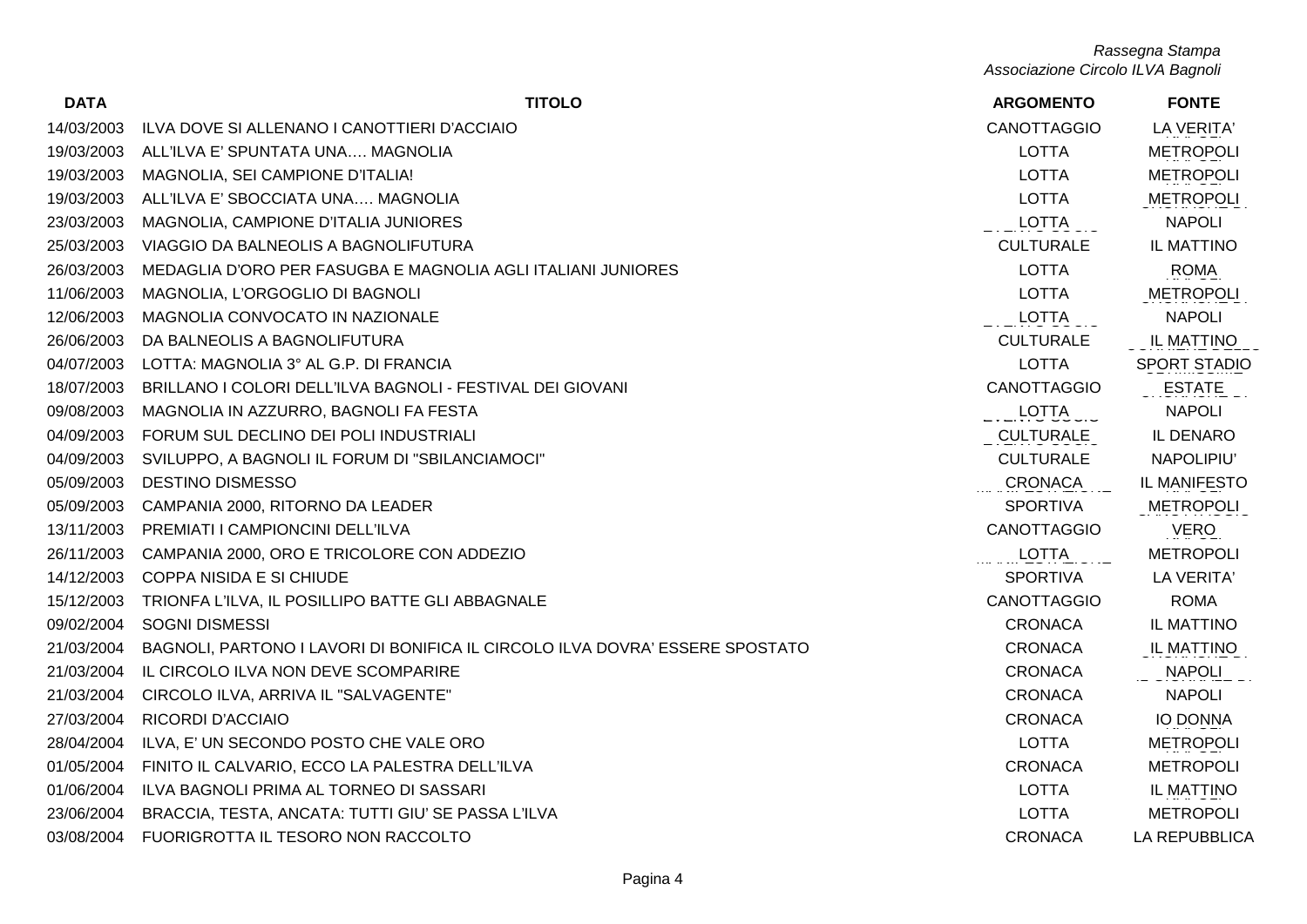| <b>DATA</b> | <b>TITOLO</b>                                                            | <b>ARGOMENTO</b>   | <b>FONTE</b>         |
|-------------|--------------------------------------------------------------------------|--------------------|----------------------|
| 01/10/2004  | LIBERATE LE CARETTE DELLA DHORN                                          | <b>CRONACA</b>     | <b>NAPOLI</b>        |
| 01/10/2004  | TORNANO A "CASA" LE 7 TARTARUGHE MALATE                                  | CRONACA            | <b>NAPOLI</b>        |
| 09/11/2004  | SVILUPPARE BAGNOLI E L'AREA FLEGREA                                      | <b>CULTURALE</b>   | IL DENARO            |
| 16/11/2004  | MARCELLO PATRIA E SALVATORE SCOTTO ESALTANO IL MEDITERRANEO              | LOTTA              | <b>METROPOLI</b>     |
| 23/11/2004  | L'ILVA BAGNOLI SALE SUL TETTO D'ITALIA                                   | LOTTA              | <b>METROPOLI</b>     |
| 13/12/2004  | COPPA NISIDA, SUCCESSO DEL CIRCOLO ILVA                                  | <b>SPORTIVA</b>    | <b>ROMA</b>          |
| 08/02/2005  | IL TRIONFO DI MIANO PETTA E DELLA CAMPANIA                               | LOTTA              | <b>METROPOLI</b>     |
| 24/05/2005  | ALESSSANDRO CANGIANO IL PIU' FORTE D'ITALIA                              | LOTTA              | <b>METROPOLI</b>     |
| 07/06/2005  | CASTELLANO E SORICELLI DELL'ILVA ASTRI NASCENTI DEL CANOTTAGGIO          | <b>CANOTTAGGIO</b> | LA VERITA'           |
| 15/07/2005  | IL CIRCOLO CANOTTIERI ILVA TRIONFA AI CAMPIONATI ITALIANI                | <b>CANOTTAGGIO</b> | <b>NAPOLI</b>        |
| 17/07/2005  | IL CIRCOLO ILVA RIVENDICA LA SUA SPIAGGIA                                | <b>CRONACA</b>     | LA REPUBBLICA        |
| 28/07/2005  | CIRCOLO ILVA, OFFICINA DI CAMPIONI - QUANDO LO SPORT SCOPRE IL FAI DA TE | <b>CRONACA</b>     | <b>LA REPUBBLICA</b> |
| 07/10/2005  | A NAPOLI LA FINALE DI COPPA ITALIA                                       | LOTTA              | <b>ROMA</b>          |
| 27/10/2005  | SETTE TARTARUGHE RESTITUITE AL MEDITERRANEO                              | <b>CRONACA</b>     | <b>MEZZOGIORNO</b>   |
| 16/11/2005  | COPPA ITALIA DI LOTTA MAGNOLIA SUPERSTAR                                 | LOTTA              | NAPOLIPIU'           |
| 22/11/2005  | LOTTA ESORDIENTI - CANGIANO TRICOLORE                                    | LOTTA              | NAPOLIPIU'           |
| 22/11/2005  | LOTTA LIBERA, CANGIANO CAMPIONE D'ITALIA                                 | LOTTA              | METROPOLIS           |
| $dic-05$    | MOSTRA FILATELICA PER LA COPPA "NISIDA" DI VELA                          | <b>FILATELIA</b>   | <b>COLLEZIONISTA</b> |
|             | 02/12/2005 A BAGNOLI UNO STAGE PER I MAESTRI                             | LOTTA              | NAPOLIPIU'           |
| 11/12/2005  | E' L'ILVA BAGNOLI AD AGGIUDICARSI LA 7° EDIZIONE DELLA COPPA NISIDA      | <b>CANOTTAGGIO</b> | ROMA                 |
| 12/12/2005  | IL CIRCOLO ILVA PADRONE DELLA COPPA NISIDA                               | <b>CANOTTAGGIO</b> | <b>NAPOLI</b>        |
| 16/12/2005  | MAGNOLIA E CANGIANO, L'ILVA SI ESALTA                                    | LOTTA              | NAPOLIPIU'           |
| 30/12/2005  | ILVA BAGNOLI, 2005 DI SUCCESSI - BRINDISI TRA LE STELLE DEL CIRCOLO      | LOTTA              | NAPOLIPIU'           |
| 09/01/2006  | <b>TUTTO ESAURITO SUL TEVERE</b>                                         | <b>CANOTTAGGIO</b> | DELLO SPORT          |
| 29/01/2006  | SIBILLO ALL'ILVA PER CRESCERE I CAMPIONI DEL FUTURO                      | <b>CANOTTAGGIO</b> | <b>ROMA</b>          |
| 10/03/2006  | L'ILVA BAGNOLI E' CENTRO FEDERALE - IL CIRCOLO RITORNA AL SUO SPLENDORE  | <b>CRONACA</b>     | NAPOLIPIU'           |
| 03/05/2006  | L'ILVA SOGNA LA COPPA D'ALOJA                                            | <b>CANOTTAGGIO</b> | NAPOLIPIU'           |
| 05/05/2006  | LA CAMPANIA SUPER A OSTIA BRILLA LA STELLA DI CANGIANO                   | LOTTA              | NAPOLIPIU'           |
| 12/05/2006  | CAMPANIA, TRICOLORI DA APPLAUSI - PATRIA E PALERMO PROTAGONISTI          | <b>LOTTA</b>       | NAPOLIPIU'           |
| 14/07/2006  | COPPA D'ALOJA, LA CAMPANIA SUGLI SCUDI                                   | <b>CANOTTAGGIO</b> | <b>NAPOLI</b>        |
| 18/07/2006  | COPPA D'ALOJA ALL'ILVA BAGNOLI                                           | <b>CANOTTAGGIO</b> | <b>IL MATTINO</b>    |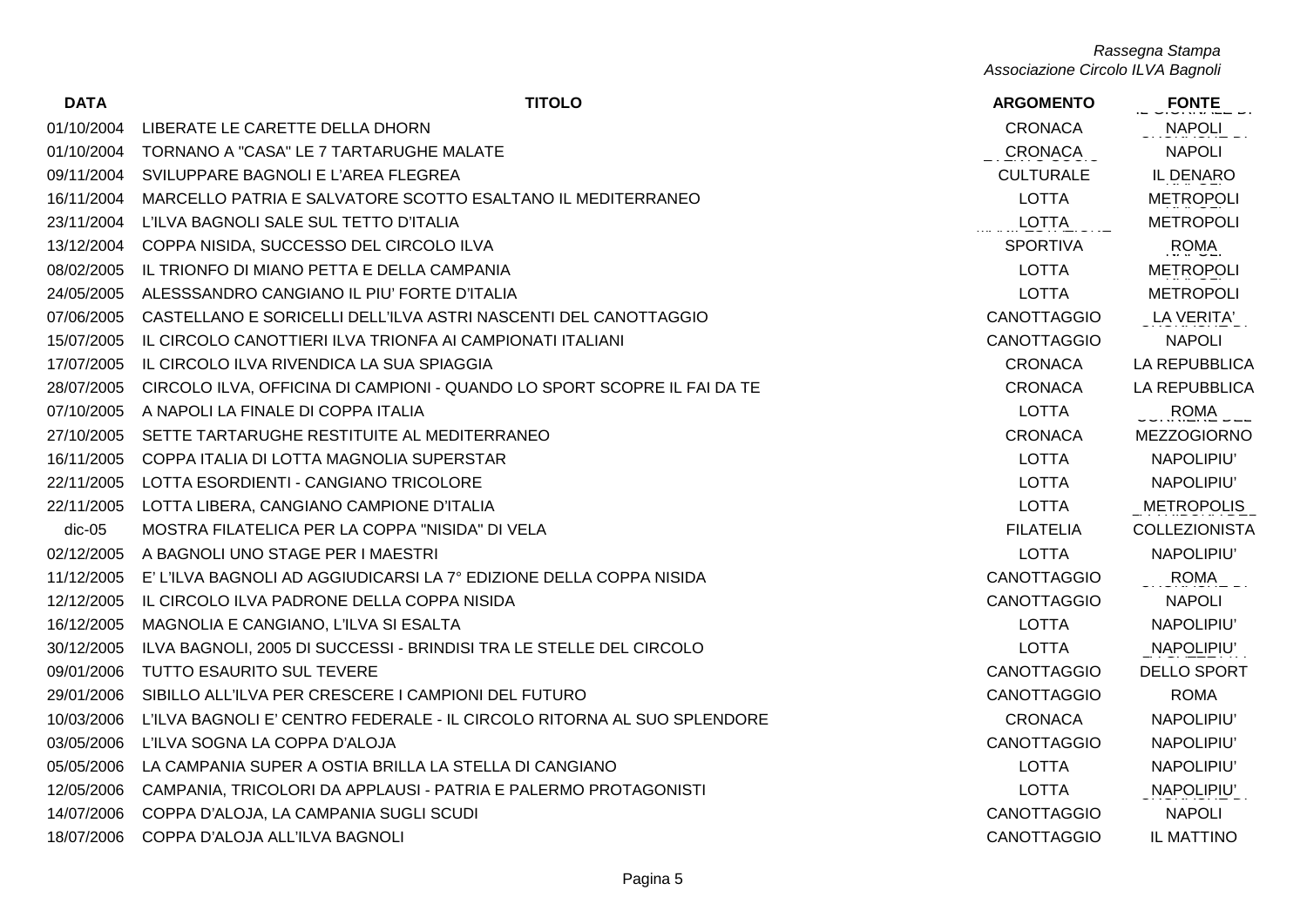| <b>DATA</b> | <b>TITOLO</b>                                                                          | <b>ARGOMENTO</b>   | <b>FONTE</b>       |
|-------------|----------------------------------------------------------------------------------------|--------------------|--------------------|
| 18/07/2006  | COPPA D'ALOJA ALL'ILVA BAGNOLI DOPO IL TRIS CONSECUTIVO DEL SAVOIA                     | <b>CANOTTAGGIO</b> | LA REPUBBLICA      |
| 18/07/2006  | L'ILVA BAGNOLI CONQUISTA LA COPPA D'ALOJA                                              | <b>CANOTTAGGIO</b> | <b>ROMA</b>        |
| 18/07/2006  | L'ILVA BRINDA ALLA COPPA D'ALOJA                                                       | <b>CANOTTAGGIO</b> | LA VERITA'         |
| 18/07/2006  | IL VIVAIO DELL'ILVA DIVENTA PIU' VERDE                                                 | <b>CANOTTAGGIO</b> | <b>DELLO SPORT</b> |
| 13/10/2006  | CANGIANO, PICCOLO GRANDE CAMPIONE                                                      | CANOTTAGGIO        | NAPOLIPIU'         |
| 08/12/2006  | CANOTTAGGIO, A BAGNOLI ARRIVA LA "COPPA NISIDA"                                        | <b>SPORTIVA</b>    | NAPOLIPIU'         |
| 08/12/2006  | L'ILVA FRENA LA FUGA DEI CAMPIONI                                                      | CANOTTAGGIO        | IL MATTINO         |
| 08/12/2006  | DOMENICA APPUNTAMENTO CON IL REMO - SI GAREGGIA PER LA COPPA NISIDA                    | CANOTTAGGIO        | <b>ROMA</b>        |
| 12/12/2006  | L'ILVA VINCE LA COPPA NISIDA                                                           | <b>SPORTIVA</b>    | <b>ROMA</b>        |
| 12/12/2006  | L'ILVA VINCE LA COPPA NISIDA                                                           | CANOTTAGGIO        | <b>ROMA</b>        |
| 12/12/2006  | L'ILVA BAGNOLI VINCE LA COPPA NISIDA                                                   | <b>CANOTTAGGIO</b> | NAPOLIPIU'         |
| 13/12/2006  | COPPA NISIDA, SETTIMO SIGILLO DELL'ILVA BAGNOLI                                        | <b>CANOTTAGGIO</b> | <b>NAPOLI</b>      |
| 13/12/2006  | L'ILVA DOMINA LA COPPA NISIDA                                                          | <b>CANOTTAGGIO</b> | IL MATTINO         |
| 02/02/2007  | CANGIANO E' ALLA RICERCA DI CONFERME                                                   | LOTTA              | NAPOLIPIU'         |
| 09/02/2007  | TITOLO ITALIANO, CANGIANO CALA IL TRIS                                                 | LOTTA              | NAPOLIPIU'         |
| 09/02/2007  | CANGIANO TRIONFA NELLA CAT. 35KG.                                                      | LOTTA              | <b>ROMA</b>        |
| 06/04/2007  | LOTTA OLIMPICA, CANGIANO FA IL BIS                                                     | LOTTA              | NAPOLIPIU'         |
| 09/05/2007  | COPPA D'ALOJA, L'ILVA ALLUNGA IL PASSO                                                 | <b>CANOTTAGGIO</b> | NAPOLIPIU'         |
| 16/05/2007  | L'ILVA DOMINA IL MEETING DI GENOVA                                                     | <b>CANOTTAGGIO</b> | NAPOLIPIU'         |
| 22/05/2007  | ILVA-PIEDILUCO MATRIMONIO FELICE                                                       | <b>CRONACA</b>     | NAPOLIPIU'         |
| 25/05/2007  | <b>GRECO ROMANA, CANGIANO IL PIU' FORTE</b>                                            | LOTTA              | NAPOLIPIU'         |
| 29/05/2007  | L'ITALSIDER PRODUCE ATLETI SPONSOR E BORSE DI STUDIO                                   | <b>CRONACA</b>     | IL DENARO          |
| 06/06/2007  | ILVA BAGNOLI, SUCCESSO A SABAUDIA                                                      | <b>CANOTTAGGIO</b> | NAPOLIPIU'         |
| 06/06/2007  | INTERREGIONALI A SABAUDIA, EXPLOIT CAMPANO L'ILVA BAGNOLI CONQUISTA TRE MEDAGLIE D'ORO | CANOTTAGGIO        | ROMA               |
| 06/06/2007  | CANOTTAGGIO INTERREGIONALI, BRILLA L'ILVA                                              | <b>CANOTTAGGIO</b> | <b>NAPOLI</b>      |
| 11/06/2007  | SAN MINIATO, PROVINCIA DI NAPOLI                                                       | <b>CANOTTAGGIO</b> | <b>IL TIRRENO</b>  |
| 14/06/2007  | L'ILVA DOMINA IL MEETING DI SAN MINIATO - 13 ORI PER IL CIRCOLO DI BAGNOLI             | <b>CANOTTAGGIO</b> | NAPOLIPIU'         |
| 18/06/2007  | ILVA SUPER, PRENOTATA LA COPPA D'ALOJA                                                 | CANOTTAGGIO        | <b>ROMA</b>        |
| 18/06/2007  | ILVA BAGNOLI CENTRA IL TRIS A SENISE                                                   | <b>CANOTTAGGIO</b> | NAPOLIPIU'         |
| 28/06/2007  | LA NAZIONALE CADETTI OSPITE AL CIRCOLO ILVA                                            | <b>LOTTA</b>       | NAPOLIPIU'         |
|             | 06/07/2007 EUROPEO, L'ITALIA DELLA LOTTA NASCE A BAGNOLI                               | LOTTA              | NAPOLIPIU'         |